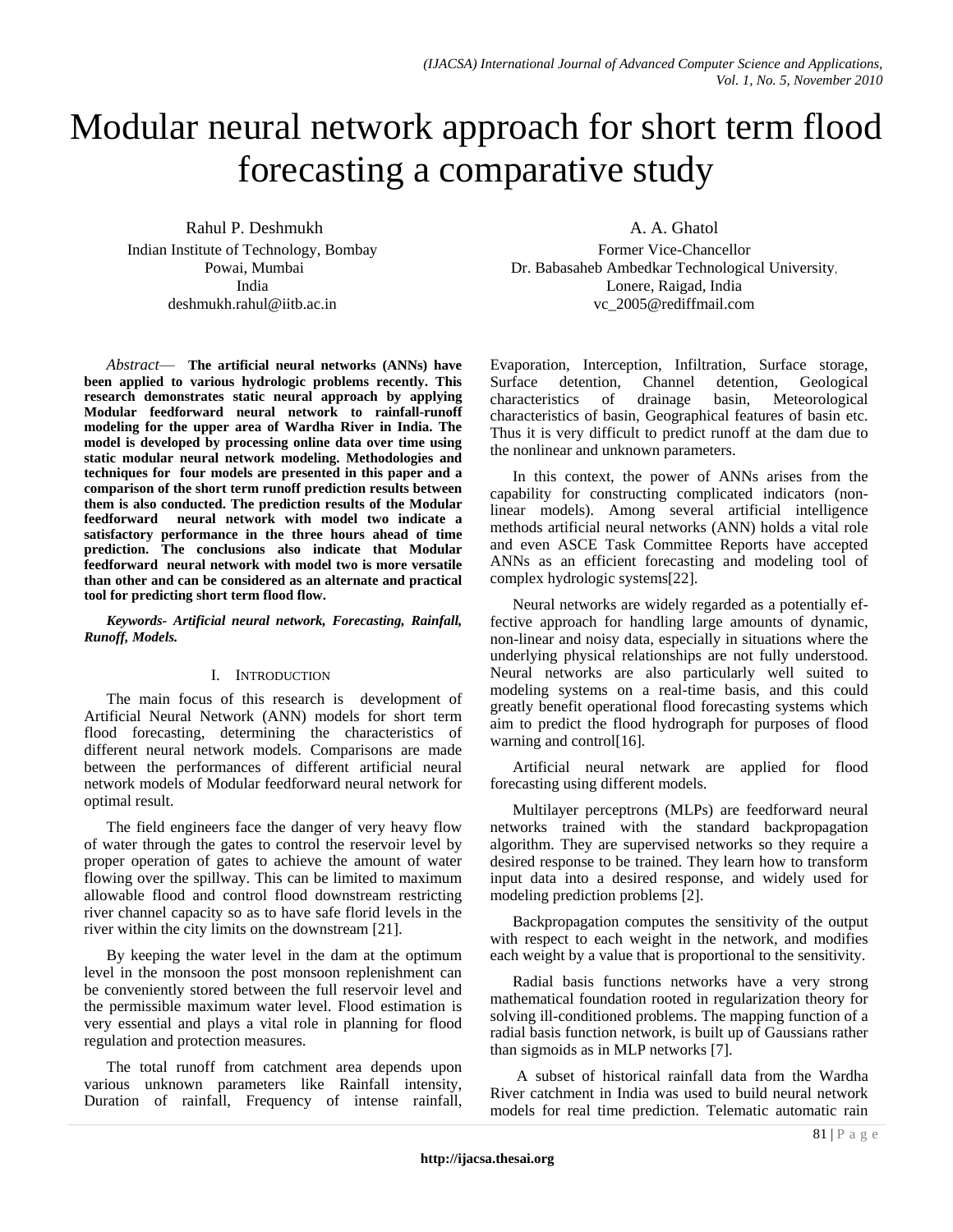gauging stations are deployed at eight identified strategic locations which transmit the real time rainfall data on hourly basis. At the dam site the ANN model is developed to predict the runoff three hours ahead of time.

In this paper, we demonstrate four different models of Modular feedforward neural network (M FF) models for real time prediction of runoff at the dam and compare the effectiveness of these methods. As the name indicates, the modular feedforward networks are special cases of MLPs, such that layers are segmented into modules. This tends to create some structure within the topology, which will foster specialization of function in each sub-module.

At a time when global climatic change would seem to be increasing the risk of historically unprecedented changes in river regimes, it would appear to be appropriate that alternative representations for flood forecasting should be considered.

# II. METHODOLOGY

In this study four methods are employed for rainfallrunoff modeling using Modular feedforward neural network model.

Of the entire learning algorithm, the error backpropagation method is the most widely used. Although this algorithm has been successful in many applications, it has disadvantages such as the long training time that can be inconvenient in practical and on-line applications. This necessitates the improvement of the basic algorithm or integration with other forms of network configurations such as modular networks studied here.



Figure 1. The Modular feedforward model I and II neural network

The modular architecture allows decomposition and assignment of tasks to several modules. Therefore, separate architectures can be developed to each solve a sub-task with the best possible architecture, and the individual modules or building blocks may be combined to form a comprehensive system. The modules decompose the problem into two or more subsystems that operate on inputs without communicating with each other. The input unites are mediated by an integrating unit that is not permitted to feed information back to the module (Jacobs, Jordan, Nowlan, and Hinton, 1991).

Four different models as shown in Figure 1 and Figure 2 are studied. We use two hidden layers, tanh activation function with 0.7 momentum and mean squared error of the cross validation set as stopping criteria which give the optimal results.



Figure 2. The Modular feedforward model III and IV neural network

Performance Measures:

The learning and generalization ability of the estimated NN model is assessed on the basis of important performance measures such as MSE (Mean Square Error), NMSE (Normalized Mean Square Error) and r (Correlation coefficient)

*A. MSE (Mean Squzre Error) :*

The formula for the mean square error is:

$$
MSE = \frac{\sum_{j=0}^{P} \sum_{i=0}^{N} (d_{ij} - y_{ij})^{2}}{NP}
$$
 ... (1)

Where

 $P =$  number of output PEs,

 $N =$  number of exemplars in the data set,

 $y_{ij}$  = network output for exemplar i at PE j,

 $d_{ij}$  = desired output for exemplar i at PE j.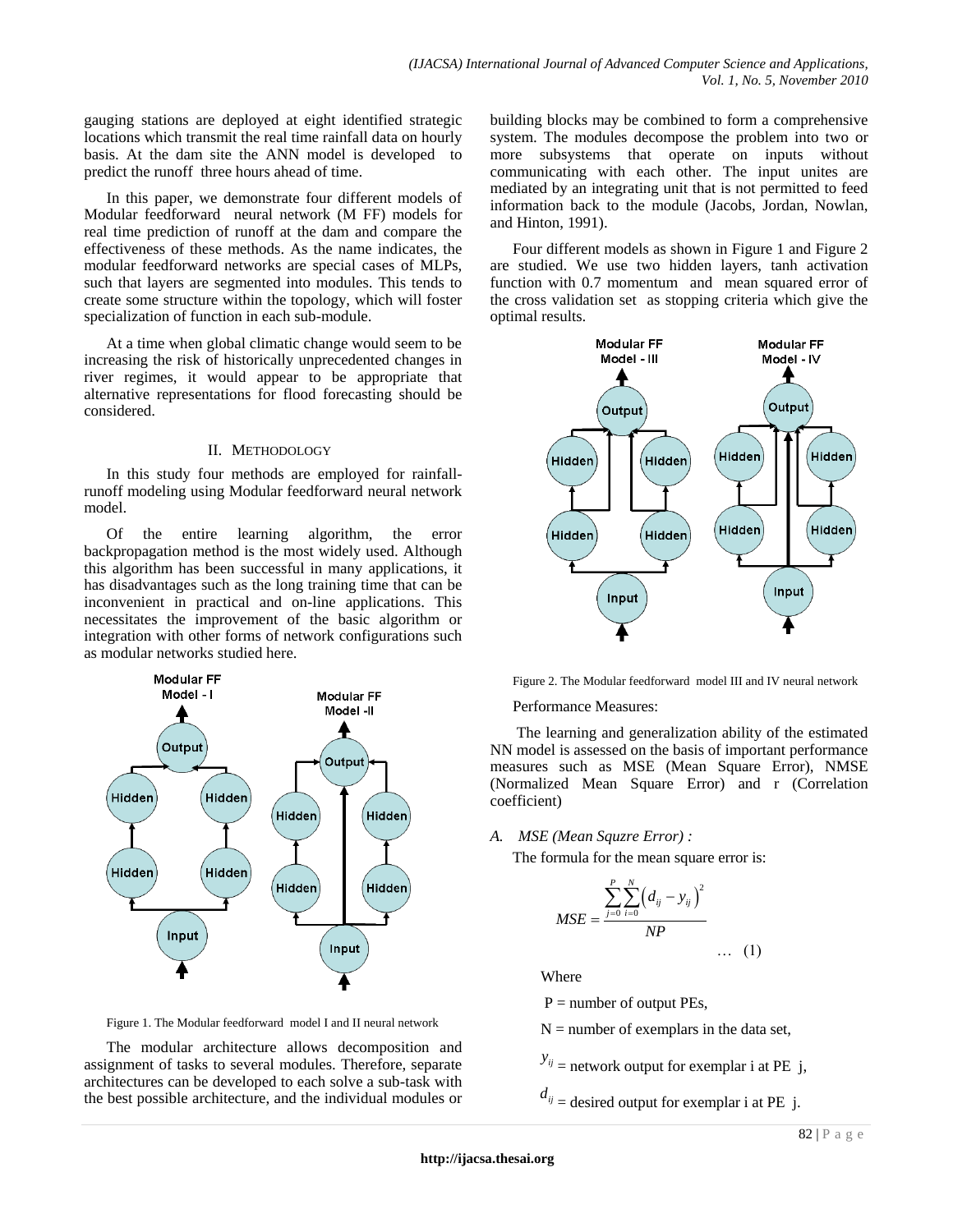# *B. NMSE (Normalized Mean Square Error:*

 The normalized mean squared error is defined by the following formula:

$$
NMSE = \frac{PN MSE}{\sum_{j=0}^{P} N \sum_{i=0}^{N} d_{ij}^{2} - (\sum_{i=0}^{N} d_{ij})^{2}}
$$
\n
$$
\sum_{j=0}^{P} \frac{N \sum_{i=0}^{N} d_{ij}^{2} - (\sum_{i=0}^{N} d_{ij})^{2}}{N}
$$
\n(2)

Where

 $P =$  number of output processing elements,

 $N =$  number of exemplars in the data set,

 $MSE =$  mean square error,

 $d_{ij}$  = desired output for exemplar i at processing element j.

## *C. r (correlation coefficient) :*

The size of the mean square error (MSE) can be used to determine how well the network output fits the desired output, but it doesn't necessarily reflect whether the two sets of data move in the same direction. For instance, by simply scaling the network output, the MSE can be changed without changing the directionality of the data. The correlation coefficient (r) solves this problem. By definition, the correlation coefficient between a network output x and a desired output d is:

$$
r = \frac{\sum_{i} \left(x_i - \bar{x}\right) \left(d_i - \bar{d}\right)}{\sqrt{\frac{\sum_{i} \left(d_i - \bar{d}\right)^2}{N} \sqrt{\frac{\sum_{i} \left(x_i - \bar{x}\right)^2}{N} \dots (3)}}
$$

where 
$$
\bar{x} = \frac{1}{N} \sum_{i=1}^{N} x_i
$$
 and  $\bar{d} = \frac{1}{N} \sum_{i=1}^{N} d_i$ 

 The correlation coefficient is confined to the range [-1, 1]. When  $r = 1$  there is a perfect positive linear correlation between x and d, that is, they co-vary, which means that they vary by the same amount.

## III. STUDY AREA AND DATA SET

The Upper Wardha catchment area lies directly in the path of depression movements which originates in the Bay of Bengal. When the low pressure area is formed in the Bay of Bengal and cyclone moves in North West directions, many times this catchment receives very heavy intense cyclonic precipitation for a day or two. Occurrence of such events have been observed in the months of August and September. Rainfall is so intense that immediately flash runoff, causing heavy flood has been very common feature in this catchment.

For such flashy type of catchment and wide variety in topography, runoff at dam is still complicated to predict. The conventional methods also display chaotic result. Thus ANN based model is built to predict the total runoff from rainfall in Upper Wardha catchment area for controlling water level of the dam.

In the initial reaches, near its origin catchment area is hilly and covered with forest. The latter portion of the river lies almost in plain with wide valleys.

The catchment area up to dam site is 4302 [sq. km.](http://sq.km/) At dam site the river has wide fan shaped catchment area which has large variation with respect to slope, soil and vegetation cover.



Figure 3- Location of Upper Wardha dam on Indian map

**Data:** Rainfall runoff data for this study is taken from the Wardha river catchment area which contains a mix of urban and rural land. The catchments is evenly distributed in eight zones based on the amount of rainfall and geographical survey. The model is developed using historical rainfall runoff data , provided by Upper Wardha Dam Division Amravati, department of irrigation Govt. of Maharashtra. Network is trained by rainfall information gathered from eight telemetric rain-gauge stations distributed evenly throughout the catchment area and runoff at the dam site.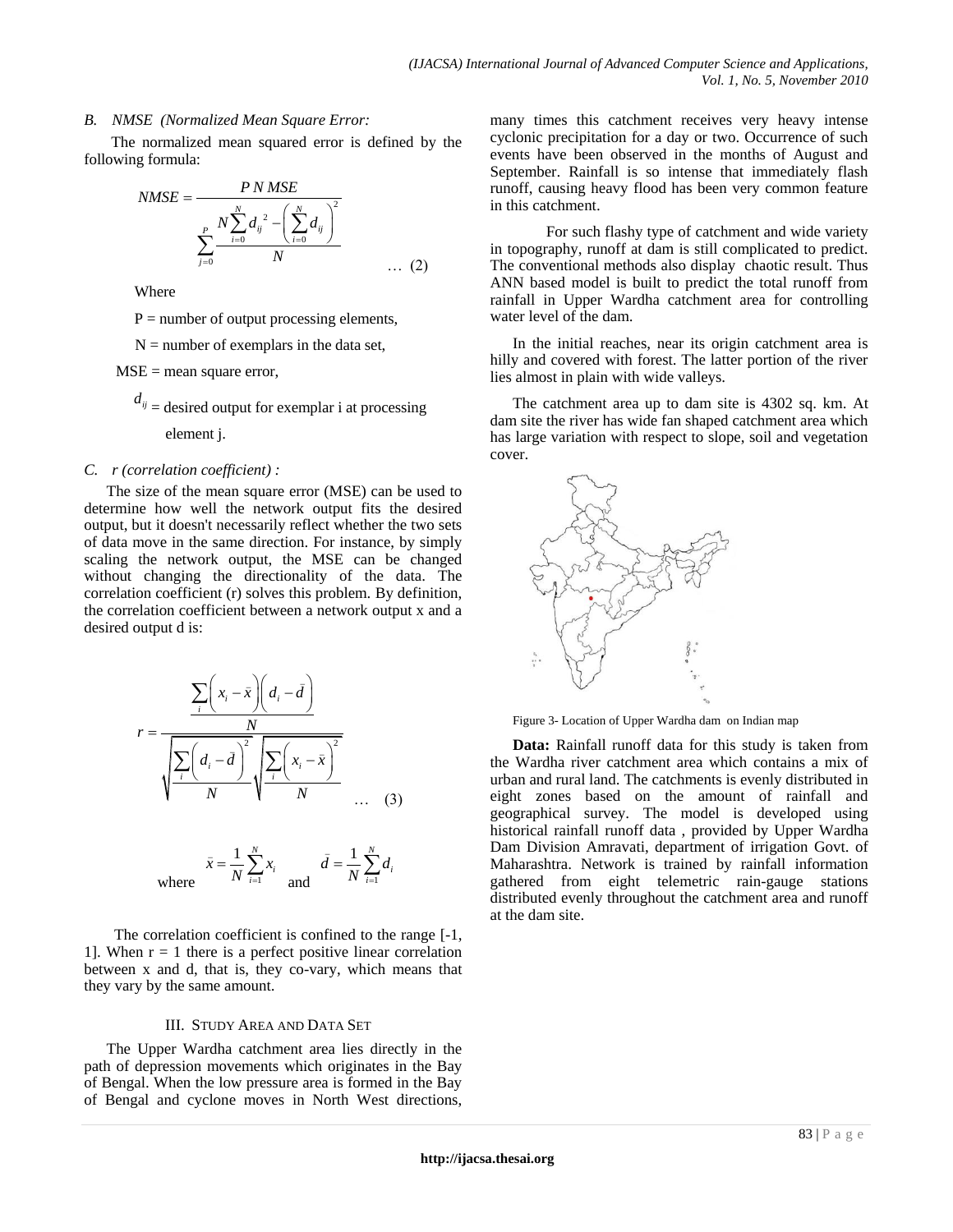

Figure 4- The Wardha river catchment

The data is received at the central control room online through this system on hourly basis. The Upper Wardha dam reservoir operations are also fully automated. The amount of inflow, amount of discharge is also recorded on hourly basis. From the inflow and discharge data the cumulative inflow is calculated. The following features are identified for the modeling the neural network .

TABLE I. THE PARAMETERS USED FOR TRAINING THE NETWORK

| $\blacksquare$<br>D<br><b>IVI</b><br>T.<br>×,<br>G6<br>G4<br>G3<br>77<br>G2<br>G8<br>onth<br>$\mathbf{r}$<br>Œ<br>◡ | ، H<br> |
|---------------------------------------------------------------------------------------------------------------------|---------|
|---------------------------------------------------------------------------------------------------------------------|---------|

- Month The month of rainfall
- Rain1 to Rain8  $-$  Eight rain gauging stations.
- Cum Inflow Cumulative inflow in dam

Seven years of data on hourly basis from 2001 to 2007 is used. It has been found that major rain fall (90%) occurs in the month of June to October Mostly all other months are dry hence data from five months. June to October is used to train the network

# IV. RESULT

The neural network structure is employed to learn the unknown characterization of the system from the dataset presented to it. The dataset is partitioned into three categories, namely training, cross validation and test. The idea behind this is that the estimated NN model should be tested against the dataset that was never presented to it before. This is necessary to ensure the generalization. An experiment is performed at least twenty five times with different random initializations of the connection weights in order to improve generalization.

The data set is divided in to training , testing and cross validation data and the network is trained for all models of Modular feedforward neural network model for 5000 epochs. Fig 5 to Fig 8 shows the plot of actual Vs predicted values for runoff for Modular feedforward neural network models.



Figure 5- Actual Vs. Predicted runoff by MFF M-I



Figure 6.– Actual Vs. Predicted runoff by M FF M-II



Figure 7.– Actual Vs. Predicted runoff by M FF M-III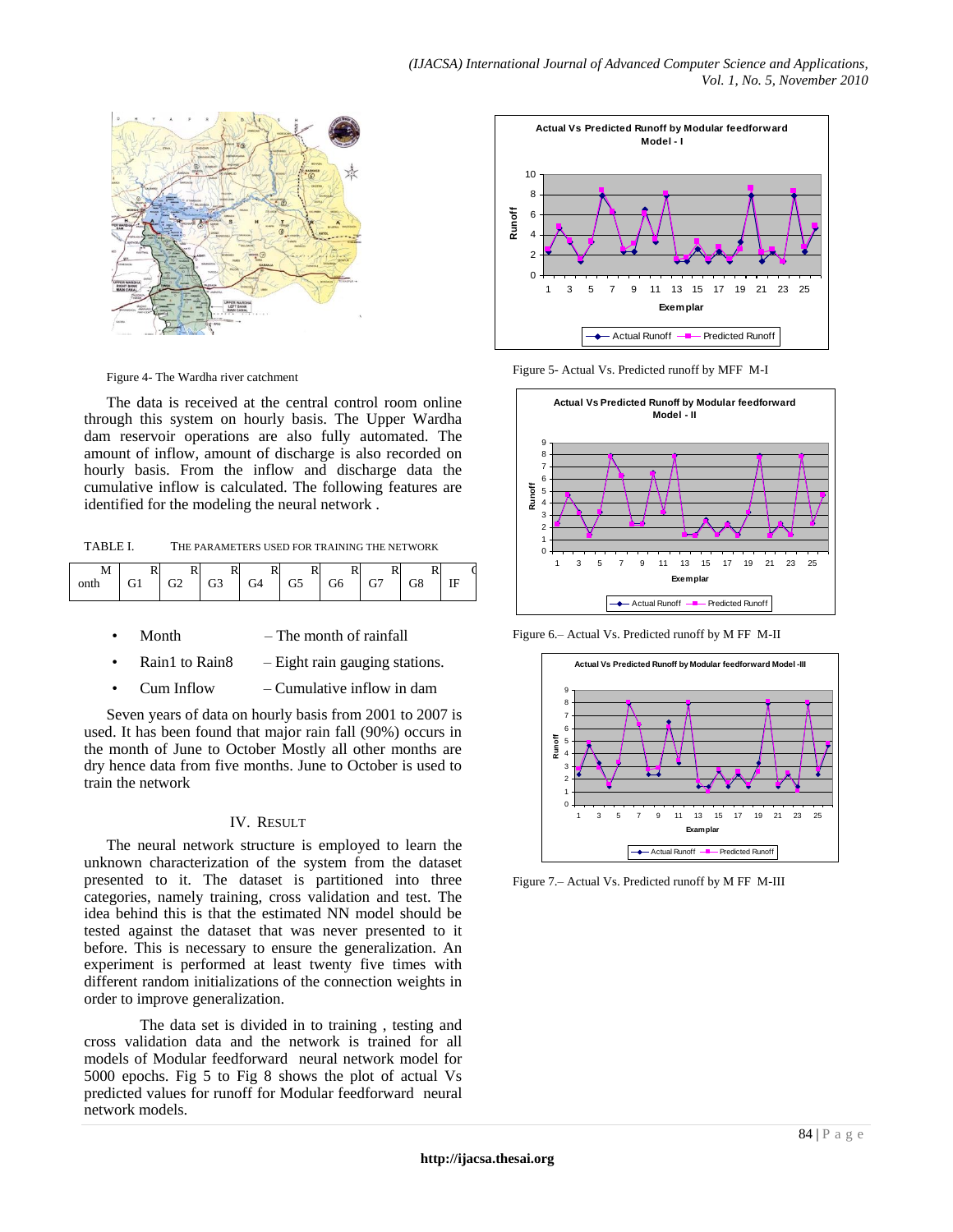

Figure 8.– Actual Vs. Predicted runoff by M FF M-IV

The error found in the actual and predicted runoff at the dam site is plotted for all four models of M FF neural networks as shown in the Figure 9 to Figure 12.



Fig 9 – Error graph of MLP Model



Fig 10 – Error graph of M FF Model



Fig 11 – Error graph of M FF Model



Fig 12 – Error graph of M FF Model

After training the network the performance is studied and in the Table-2 to Table-5 the parameters and the performances of four different models of Modular feedforward neural network are listed.

| TABLE II. | M FF M-I NETWORK PERFORMANCE |
|-----------|------------------------------|

| <b>Parameter</b> | <b>Performance-M-I</b> |
|------------------|------------------------|
| <b>MSE</b>       | 0.1547                 |
| <b>NMSE</b>      | 0.1436                 |
| Min Abs Error    | 0.0652                 |
| Max Abs Error    | 0.8193                 |
|                  | 0.4619                 |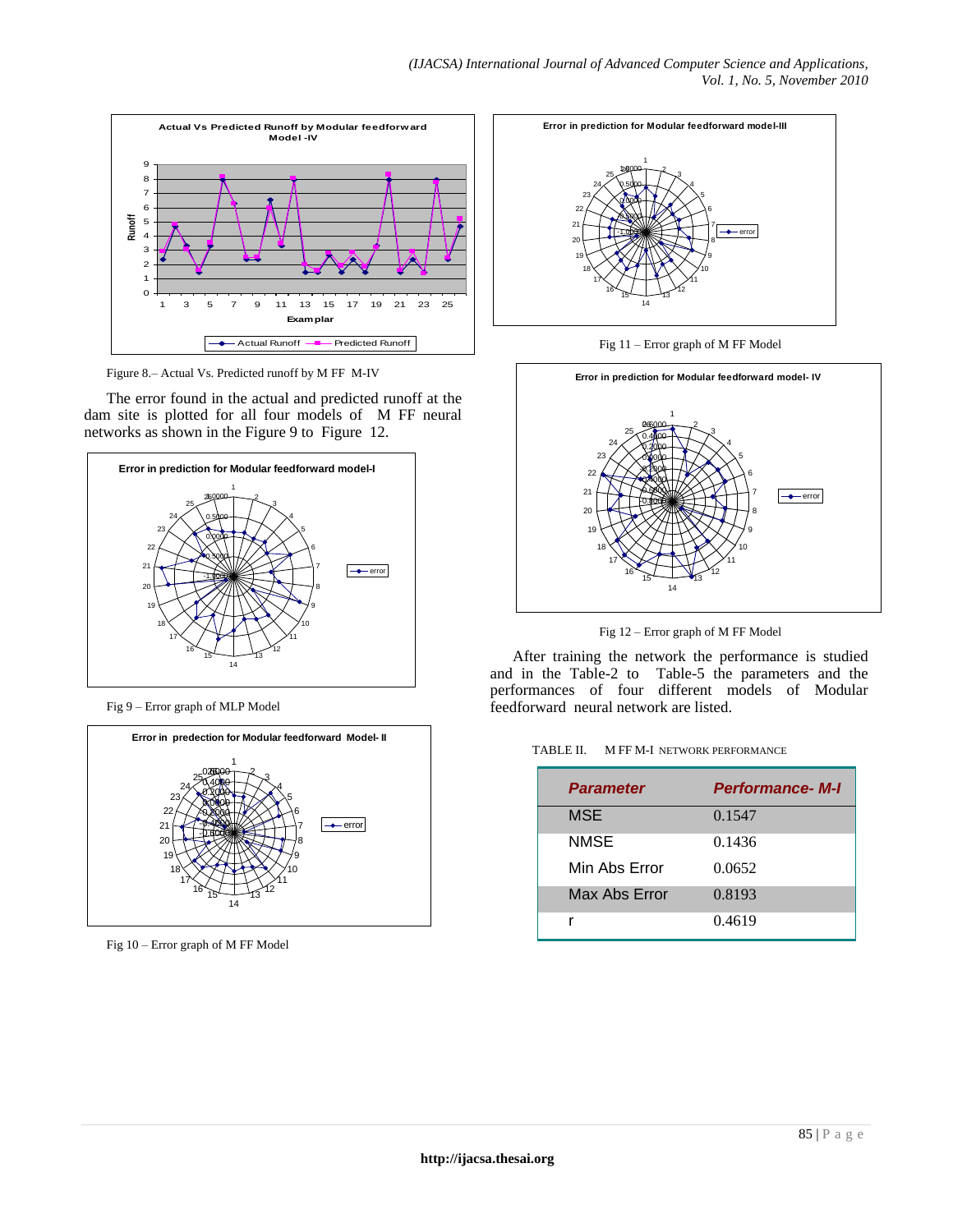| TABLE III. |  | M FF M-II NETWORK PERFORMANCE |
|------------|--|-------------------------------|
|            |  |                               |

| <b>Parameter</b> | <b>Performance-M-II</b> |
|------------------|-------------------------|
| <b>MSE</b>       | 0.0872                  |
| <b>NMSE</b>      | 0.0764                  |
| Min Abs Error    | 0.0246                  |
| Max Abs Error    | 0.4601                  |
|                  | 0.8106                  |

| TABLE IV. | MFF M-III NETWORK PERFORMANCE |
|-----------|-------------------------------|
|           |                               |

| <b>Parameter</b> | <b>Performance-M-III</b> |
|------------------|--------------------------|
| <b>MSE</b>       | 0.0968                   |
| <b>NMSE</b>      | 0.1196                   |
| Min Abs Error    | 0.0342                   |
| Max Abs Error    | 0.6904                   |
|                  | 0.7342                   |

TABLE V. M FF M-IV NETWORK PERFORMANCE

| <b>Parameter</b> | <b>Performance-M-IV</b> |
|------------------|-------------------------|
| <b>MSE</b>       | 0.1068                  |
| <b>NMSE</b>      | 0.1263                  |
| Min Abs Error    | 0.0519                  |
| Max Abs Error    | 0.6036                  |
|                  | 0.6184                  |

The parameters and performance for all four models of M FF model are compared on the performance scale and are listed in the Table 6 shown below. The comparative analysis of the MSE, NMSE and r (the correlation coefficient) is done.

| TABLE VI. | <b>COMPARISON OF PERFORMANCE PARAMETERS</b> |
|-----------|---------------------------------------------|
|           |                                             |

| RI<br>. . |
|-----------|
|-----------|

| Module        | $M-I$ | $M -$ | М-<br>Ш | M- |
|---------------|-------|-------|---------|----|
| <b>Parame</b> |       |       |         |    |

| ter                     |        |            |            |            |
|-------------------------|--------|------------|------------|------------|
| <b>MSE</b>              | 0.1547 | 0.08<br>72 | 0.09<br>68 | 0.10<br>68 |
| <b>NMSE</b>             | 0.1436 | 0.07<br>64 | 0.11<br>96 | 0.12<br>63 |
| Min<br>Abs Error        | 0.0652 | 0.02<br>46 | 0.03<br>42 | 0.05<br>19 |
| <b>Max</b><br>Abs Error | 0.8193 | 0.46<br>01 | 0.69<br>04 | 0.60<br>36 |
| r                       | 0.4619 | 0.81<br>06 | .734<br>2  | 0.61<br>84 |

The main advantage of M FF is that in contrast to the MLP, modular feedforward networks do not have full interconnectivity between the layers. Therefore, a smaller number of weights are required for the same size network (the same number of PEs). This tends to speed the training and reduce the number of examples needed to train the network to the same degree of accuracy.

## V. CONCLUSION

An ANN-based short-term runoff forecasting system is developed in this work. A comparison between four different models of Modular feedforward neural network model is made to investigate the performance of four distinct approaches. We find that Modular feedforward neural network with model-II approach is more versatile than others. Modular feedforward neural network with module-II is performing better as compare to other approaches studied as far as the overall performance is concerned for forecasting runoff for 3 hrs lead time. Other models of Modular feedforward neural network are also performing optimally. Which means that static model of Modular feedforward neural network with model-II is powerful tool for short term runoff forecasting for Wardha River basin

### ACKNOWLEDGMENT

This study is supported by Upper Wardha Dam Division Amravati, department of irrigation Govt. of Maharashtra, India.

### **REFERENCES**

- [1] P. Srivastava, J. N. McVair, and T. E. Johnson, "Comparison of process-based and artificial neural network approaches for streamflow modeling in an agricultural watershed," Journal of the American Water Resources Association, vol. 42, pp. 545563, Jun 2006.
- [2] K. Hornik, M. Stinchcombe, and H. White, "Multilayer feedforward networks are universal approximators," Neural Netw., vol. 2, pp. 359- 366,1989.